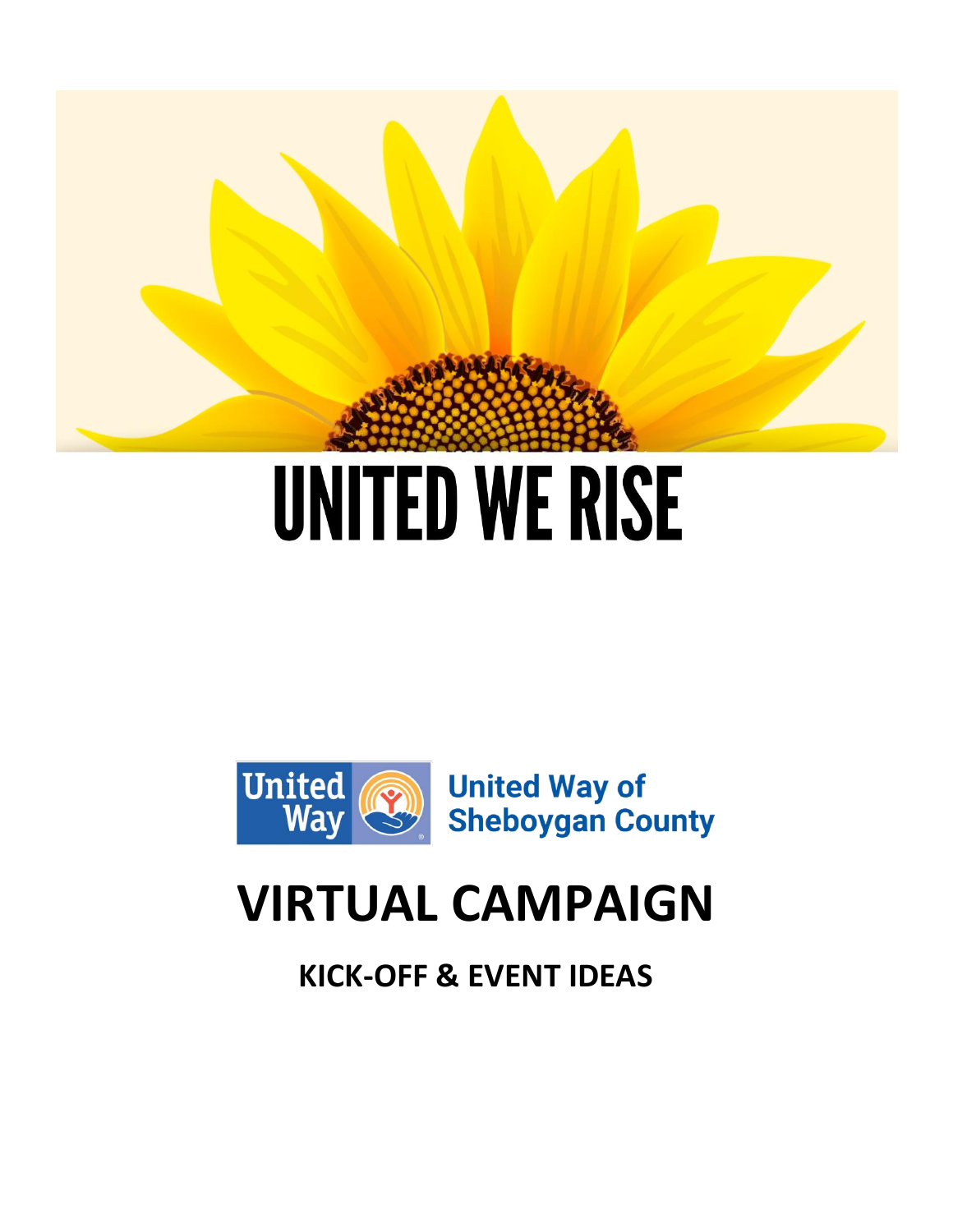## **RUNNING A VIRTUAL CAMPAIGN KICK-OFF**

#### **As you begin your United Way campaign, a virtual kick-off has many benefits.**

- **Ready, Set, Go!** A virtual kick-off clearly marks the start of your United Way effort creating a sense of urgency and a timeline for colleagues. Campaigns with kick-off events have proven to raise more dollars in support of our community!
- **Inspiration.** The kick-off provides employees with an opportunity to hear about the impact of their donation and be inspired, so they can make an informed decision about giving.
- **Team Building.** This is a great chance to bring employees together in a common cause of caring and build morale, which is especially important in a time of social distancing.
- **Stage Setting.** It demonstrates the passion for your organization, your senior management team and your colleagues have for the campaign and supporting our community.

#### **KEY CONSIDERATIONS & PLANNING**

#### **1. Technology Platform**

Confirm the online web conferencing platform that is approved by your workplace and learn about the platform's functionality, so your United Way staff partner can help you build your kick-off agenda and activities on the platform. If you cannot host your kick-off on your own technology platform, speak with your United Way staff partner.

#### **2. Senior Management Support**

Support for your Senior Management is critical to showing your organization is behind the campaign. Book their time so they can participate in your virtual kick-off or see if there may be existing meetings yours can piggyback on. Your United Way staff partner can provide talking points and presentation content that your senior management team can personalize.

#### **3. Consider you Audience**

For best results, we recommend a kick-off event is scheduled for no longer than 30 minutes. If your employee base is large, you may consider hosting a series of kick-offs throughout the day, or across a few days. You want to strike a balance between being able to reach all your employees, and helping people be comfortable enough to ask questions and interact.

#### **4. Determine the Meeting Host & Other Company Speakers**

It is best of your company's Campaign Ambassador acts as a facilitator to ensure your kick-off sticks to the agenda. If the Campaign Ambassador needs support, your United Way staff partner can act as co-host. Invite your CEO and other executives to take part and speak too, as their leadership can inspire others and demonstrates support of United Way from the top down.

#### **5. Make it Interactive**

Engage your employees during the kick-off. Consider interactive activities such as polls or quizzes to keep their attention. Your United Way staff partner can help you build this activity.

#### **6. Raise Awareness about Impact**

Your United Way staff partner can join your virtual meeting and can share videos, Making Tough Choices poverty stimulator, and/or information about the impact of donations and inspire people to give.

#### **7. Set Clear Action Steps**

Let people know how they can donate and/or how they can get involved with the campaign. We recommend sending your donation link or pledge form immediately following your kick-off event, so people can act while they're feeling inspired.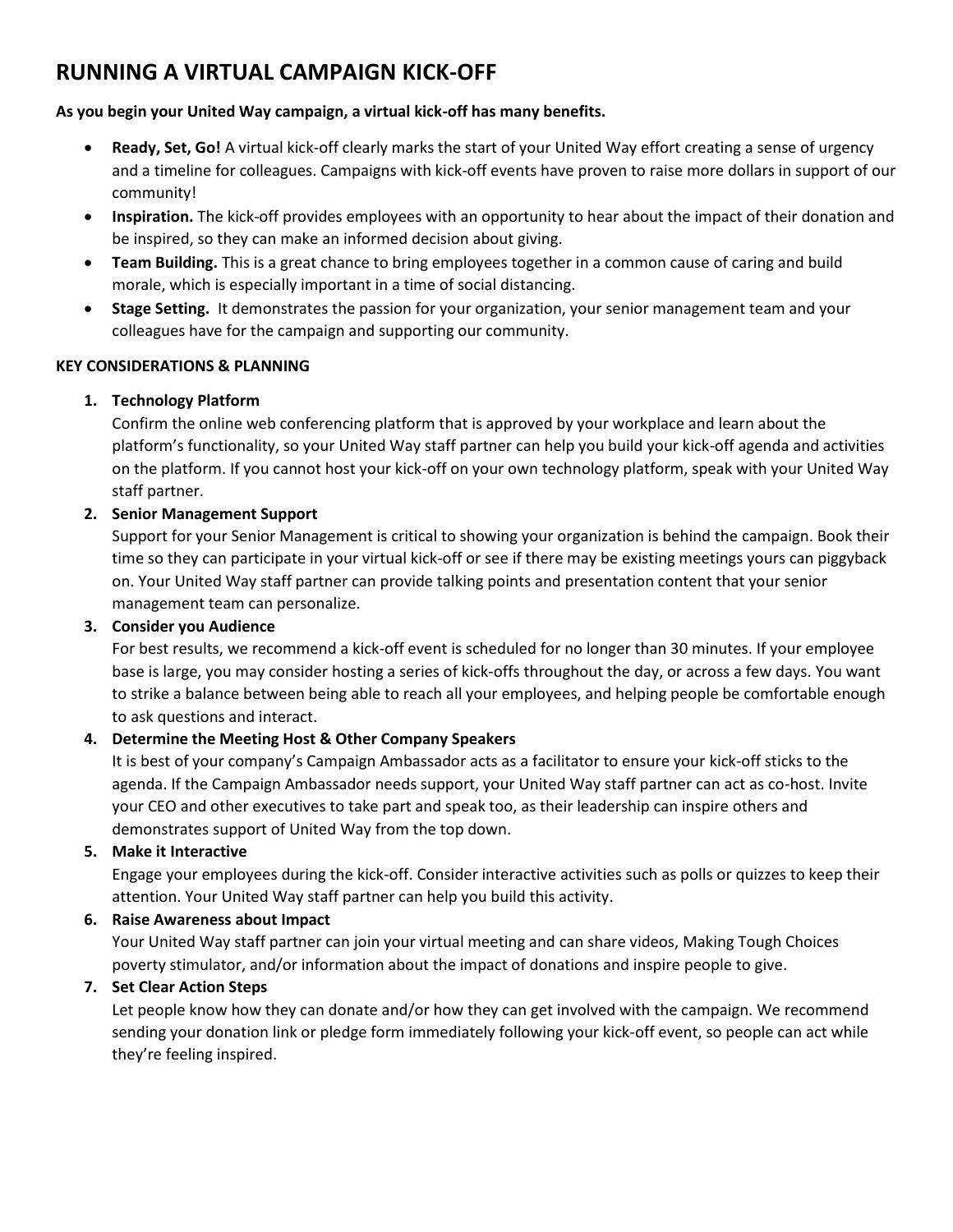### **VIRTUAL EVENT**

#### **Virtual events are a great option to garner additional excitement around your United Way campaign.**

- **New Experiences and Engagement!** A virtual event can provide a new and exciting experience for your employees. Events are a great way to gain engagement with new employees and those who may not be as connected with United Way.
- **Team Building.** This is another great opportunity to bring employees together in a fun way with a common cause of caring that also builds connections among employees.
- **Exposure.** Virtual events provide additional exposure for your United Way campaign and allow employees to give back in more ways.

#### **KEY CONSIDERATIONS & PLANNING**

#### **1. Technology Platform**

Confirm the online web conferencing platform that is approved by your workplace and learn about the platform's functionality, so your United Way staff partner can help assist you with planning the event. If you cannot host your event on your own technology platform, speak with your United Way staff partner.

#### **2. Raise Awareness about Impact**

Your United Way staff partner can join your virtual event to assist in tying back the event to the work of United Way. In addition, your United Way staff partner can provide ideas around adding impact stories and facts into your virtual event.

#### **3. Prizes**

Discuss the use of prizes in your virtual event with senior management. Prizes can be incorporated into almost any type of virtual event and offering prizes draws more attention and increases the amount of people who will attend the event. Paid time off work has proven to gain a lot of excitement.

#### **4. Judges or Moderator**

If your virtual event has winners or prizes involved, consider who could serve as the best impartial judge or moderator, to make it fair for all involved.

#### **5. Cost to Participate**

Many of the events below could have a cost to participate, with the funds raised to benefit United Way. Consider your audience and if they would be willing to pay a small amount to get involved, or if that would deter participation. If prizes are offered the likelihood of employees paying to participate increases significantly, especially if the prize is something of high value.

#### **IDEAS FOR YOUR VIRTUAL EVENT**

#### **1. Making Tough Choices ALICE (Asset Limited, Income Constrained, Employed) Stimulator**

The stimulator could be included as part of your kick-off or could be held as a separate event, allowing more focus on the impacts ALICE families face.

#### **2. Acts of Kindness**

Host an acts of kindness challenge where employees are challenged to complete as many acts of kindness they can during a set timeframe. Your United Way staff partner can provide a list of acts of kindness that can be used for the challenge.

#### **3. United Way Trivia**

Your United Way staff partner can provide trivia questions. Can be utilized in one of two ways:

- Emailed out to all employees and the first one to respond back with the correct answer wins.
- Held as a trivia event, where the first one to respond (either in the chat or verbally, depending on the size of the group) wins a prize. Teams could be formed and sent to breakout rooms to discuss the answer before coming back to the entire group to share their answer. The team with the most correct answers wins.